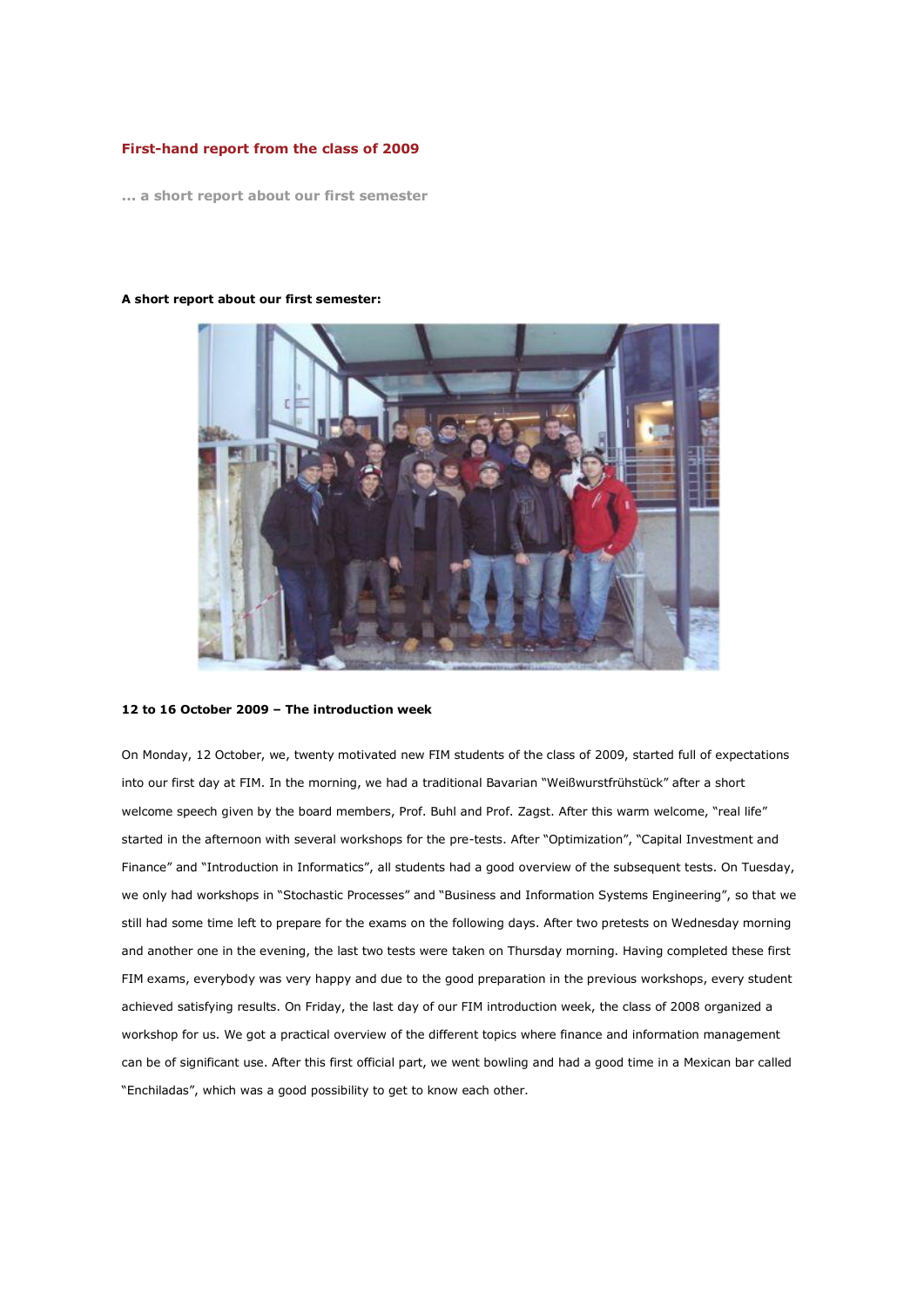## **19 October to 4 December 2009 – The first semester**

The regular semester was full of classes and it took quite a lot of time to prepare for those. Nevertheless, the atmosphere was always harmonious and our discussions with the professors were vivid and interesting. These circumstances substantially facilitated to cope with the huge amount of materials that was covered in the classes. Besides the classes, we did an excursion to the Euro Finance Week in Frankfurt, where we had the opportunity to listen to panel discussions in which financial experts discussed current financial topics. Furthermore, we had the possibility to watch the award ceremony for the "European Banker of the Year 2009", which was awarded to Jean-Claude Junker. A few days later, the "Mentor meets Mentee" event took place, where every student had the possibility to present himself to several business partners of the FIM program in order to become a mentee of one of those companies. This event was immediately followed by the "Bridging the Gap Conference 2009", an annual symposium organized by prior FIM students.

#### **5 to 18 December 2009 – The reading week and exam phase**

On Friday, 4 December, we had our last class of the first semester. After that we had time to prepare for the exams starting Thursday, 10 December. The exam marathon with seven exams in nine days lasted until Friday, 18 December. Every day we went through the same procedure: an exam in the morning and studying for the next one in the afternoon. This probably sounds pretty stressful, but it was feasible because, on the one hand, one gets used to that rhythm and, on the other hand, the continuous working efforts throughout the semester reduced the workload for the exams significantly.

## **20 to 21 December 2009 – Presentation and Teambuilding Workshop in Munich**

Shortly after the exams our whole class went to a presentation and teambuilding seminar in Munich by members of the language laboratory of the Ludwig-Maximilian University. On second day we made a lot of interesting teambuilding games, which outlined many dangers and challenges of working in groups. All in all, we acquired a substantial amount of skills during these two days and, besides, had a lot of fun together.

## **January to March 2010 – Bachelor Thesis and Individual Study and Research phase**

After two relaxing weeks of Christmas holidays, the students who had not yet acquired a Bachelor's degree, started writing their Bachelor's thesis. They were divided into three groups composed of three or four students, working on academic topics closely related to current business partners of FIM, who provided additional guidance to the students. Group meetings with the respective scientific and business advisors were scheduled every two weeks in order to discuss and present the status quo of the groups' work. At the end of March 2010, all groups finished their Bachelor's thesis with a final presentation of their results. The other students yet got further insights into the business and academic environment doing an internship or starting their phase of individual study and research.